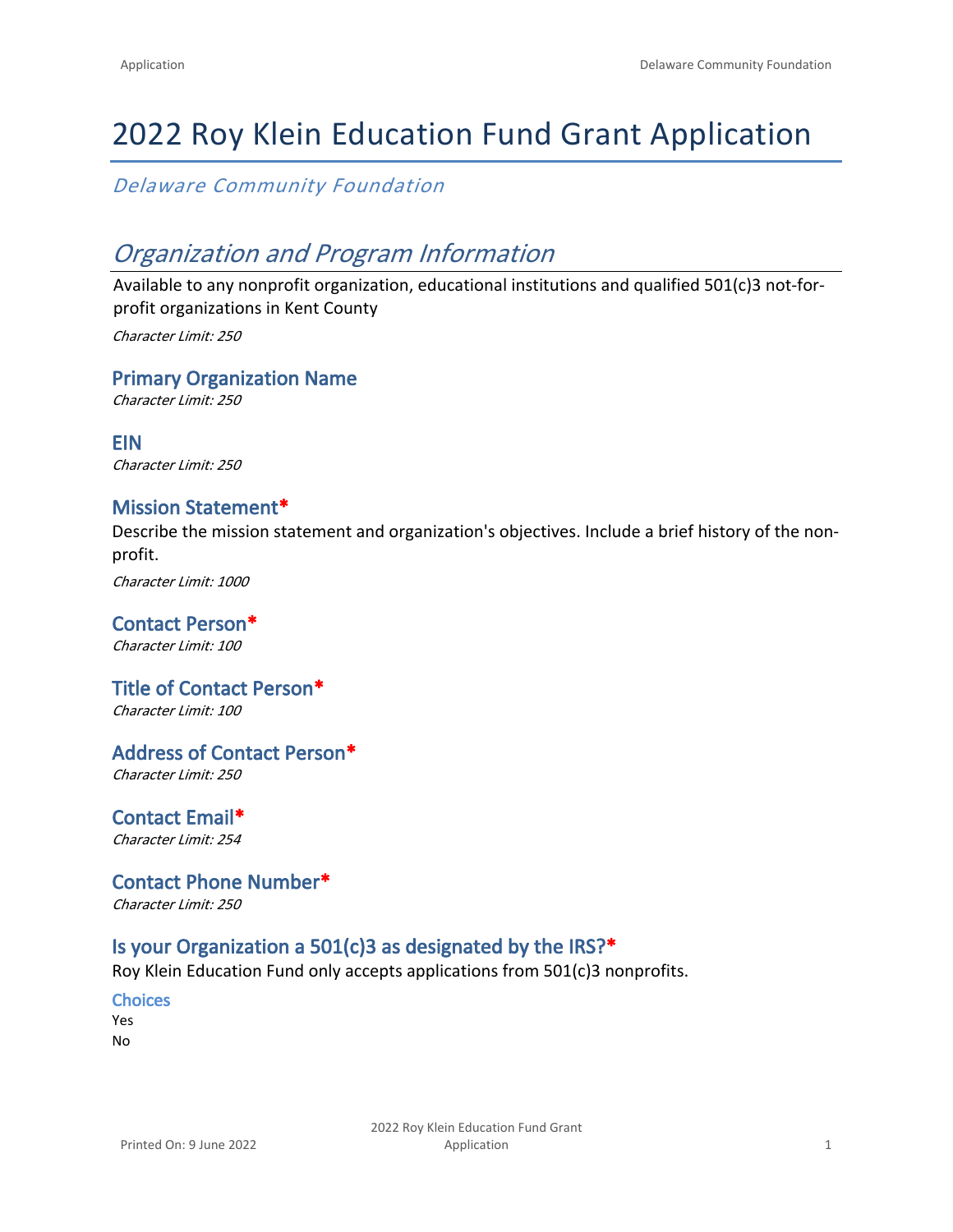#### **Amount Requested\***

Maximum Request \$3,000 *Character Limit: 20*

**Program/Project Name\*** *Character Limit: 100*

**Program Start Date\*** *Character Limit: 10*

**Program End Date\*** *Character Limit: 10*

#### **Program Description\***

Briefly describe the program/project to be funded, its objectives and goals, activities and the anticipated impact it will have on the Greater Dover and the Kent County community. *Character Limit: 5000*

#### **Target population\***

Define the target population your program/project is intended to reach. Please include the number, ages, and geographic area of the target population.

*Character Limit: 5000*

#### **Description of funds used\***

Please describe how the funding from the Roy Klein Education Fund will be used. Be specific. *Character Limit: 5000*

#### **Is this a new program?\***

**Choices** Yes No

## **If no, how long has this program/project been in place?**

*Character Limit: 250*

#### **Past funding from Roy Klein Education Fund\***

Has your organization ever applied/received funding from the Roy Klein Education Fund in the past?

#### **Choices**

Yes No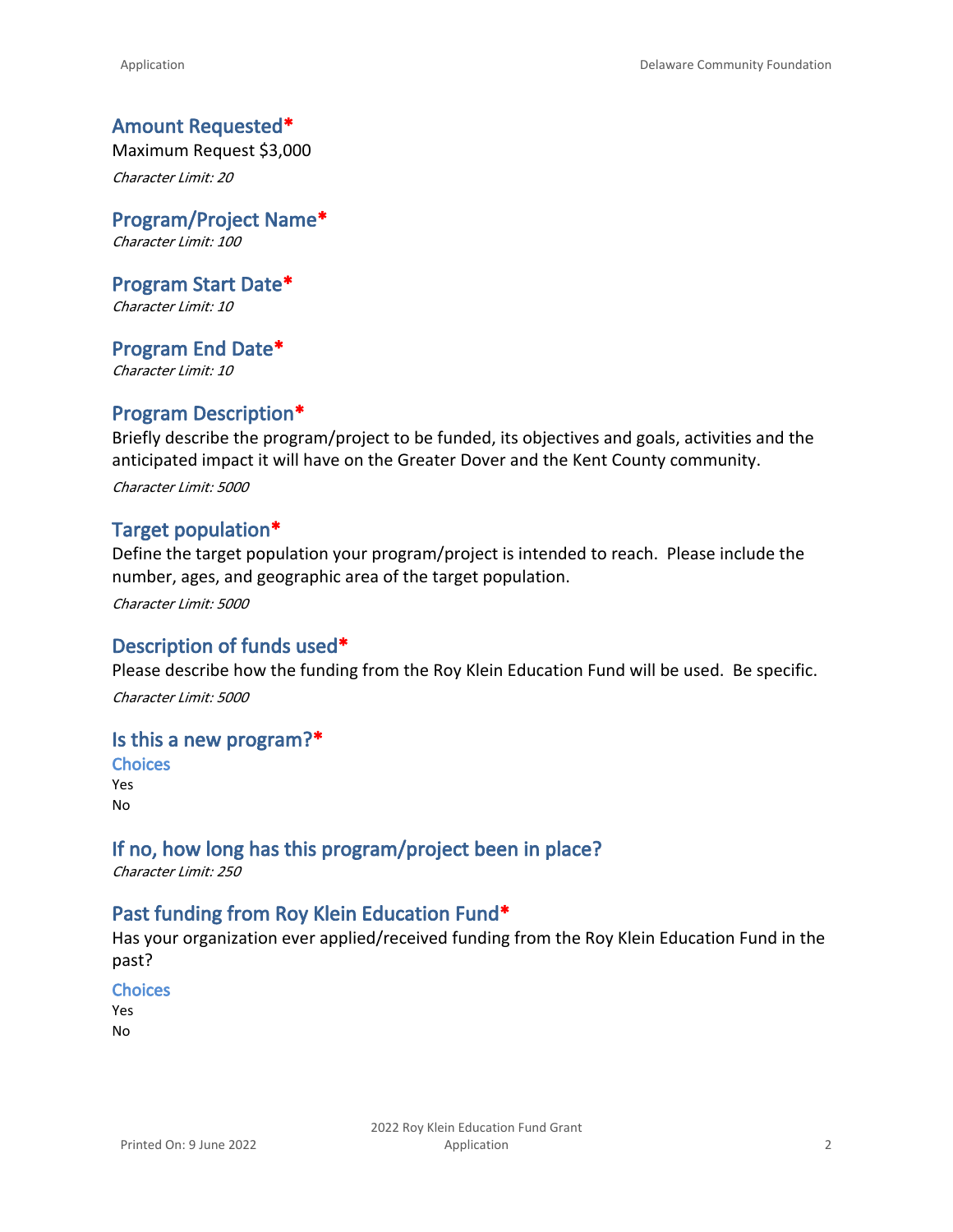## **If yes, please indicate when organization applied and, if applicable, when funding was received.**

*Character Limit: 5000*

### **Other funding sources\***

Specify opportunities for leveraging or matching grants. Put N/A if there are no other sources. *Character Limit: 2500*

**Evaluation\*** How will the program/project be evaluated? *Character Limit: 5000*

## **Other information**

Please provide other pertinent information not requested in this application. Please limit your response to the space provided.

*Character Limit: 5000*

## *Diversity, Equity & Inclusion (DEI)*

*The Delaware Community Foundation would like to collect demographic data on your Board of Directors and the population your organization serves. Please note that answers to these questions will not affect the eligibility of your proposal.*

#### **Incorporating the values of Diversity, Equity, and Inclusion\***

At the DCF, we are committed to building opportunity for all. To be successful, we know that a focus on equity is crucial. The DCF has made several organizational commitments. We would like to hear from you on how your organization is incorporating DEI values.

- For example, do you incorporate the perspectives of the population served in program design and delivery?
- Has your organization hosted cultural sensitivity training for staff and/or board of directors?
- Is your oganization seeking out cross-cultural experiences that encourage awareness of other cultures or spend a day in the life of community members you serve?

#### **What are the demographics of your Organization's Board of Directors?**

*Character Limit: 250*

## **How many serve on your Board of Directors?\***

*Character Limit: 20*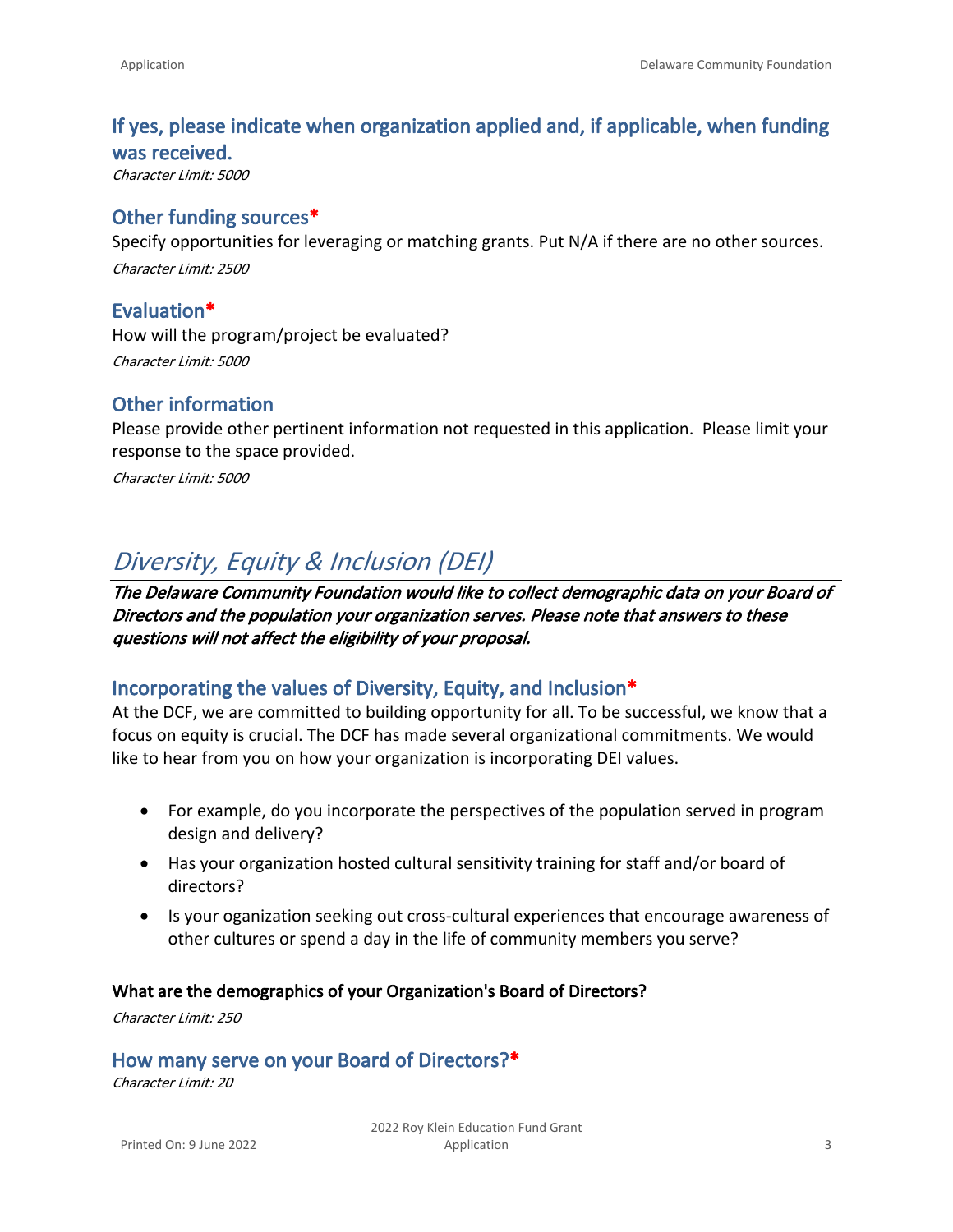## **Board of Director's Demographic: Gender Makeup\***

Gender breakdown makeup of your Board of Directors.

For example: 4 men, 4 women and 1 who chose to not self-identify *Character Limit: 250*

## **Board of Directors: Racial/Ethnic Makeup\***

Share the racial/ethnic makeup of the organization Board of Directors.

#### **Choices**

Black/African American American Indian/Alaska Native Native Hawaiian/Other Pacific Islander Asian American Hispanic/Latinx White/Caucasian Other/Mixed Race/Ethnicity

## **Please note the number of Board of Directors that identify as a minority population\***

Note the number of Board of Directors that identify as a minority population. For example:

- 2 identify as Black/African American
- 2 identify as Hispanic/Latinx
- etc...

*Character Limit: 500*

#### **What are the demographics of those that you serve?**

## **Population Served Demographic: Age\***

Share the ages of the population your organization serves:

#### **Choices**

Birth to Five 5-12 13-18 Young Adults (19-25) Adults (25-59) Seniors (60+)

## **Population Served Demographic: Race/Ethnic Makeup\***

#### **Choices**

White/Caucasian Black/African American American Indian/Alaska Native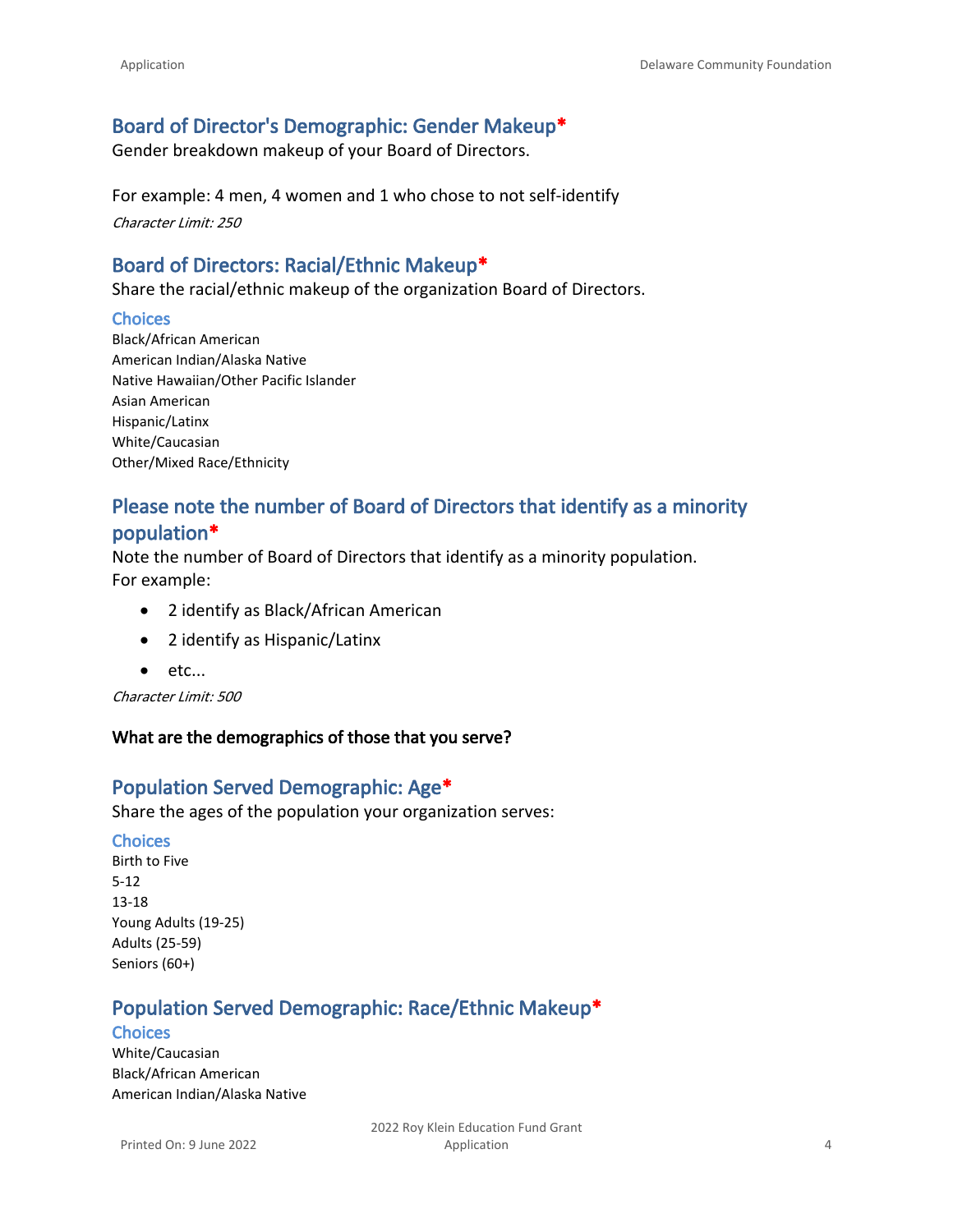Asian American Native Hawaiian/Other Pacific Islander Hispanic/Latinx Other/Mixed Race/Ethnicity

## **Population Served Demographic: Gender Identity\***

**Choices** Female Male Non-Binary Choose not to identify

## **List any goals related to DEI your Organization hopes to achieve in the future\***

If your organization does not have any active efforts that incorporate a DEI lens into your work, or you're looking to expand on your current work; list any DEI goals your organization hopes to achieve in the future (e.g. developing a more diverse board of directors, conducting yearly cultural competency trainings for staff, active inclusion of diverse vendors, mechanisms for senior accountability for DEI performance, etc.)

*Character Limit: 750*

## *Required Attachments/Disclosure*

**Program Budget or Most Recent Annual Report\*** *File Size Limit: 4 MB*

**501(c) Letter\*** *File Size Limit: 1 MB*

#### **Current Board of Directors List\***

*File Size Limit: 1 MB*

#### **Disclosure Statement\***

We require that that you review the list of current Roy Klein Education Fund Committee members (listed below) and disclose any affiliation or relationship which now exists or has existed within the last two (2) years between your organization and any individual or their families. If no such affiliation or relationship has existed or now exists, please indicate so by typing "no affiliation exists."

Committee members: Ashley Diem - Judy Diogo - Frank Fantini - Denis McGlynn - Janis Nesterak - Daniel Simpson - Steve Welde - Edward Wilchinski

*Character Limit: 5000*

2022 Roy Klein Education Fund Grant Application 5